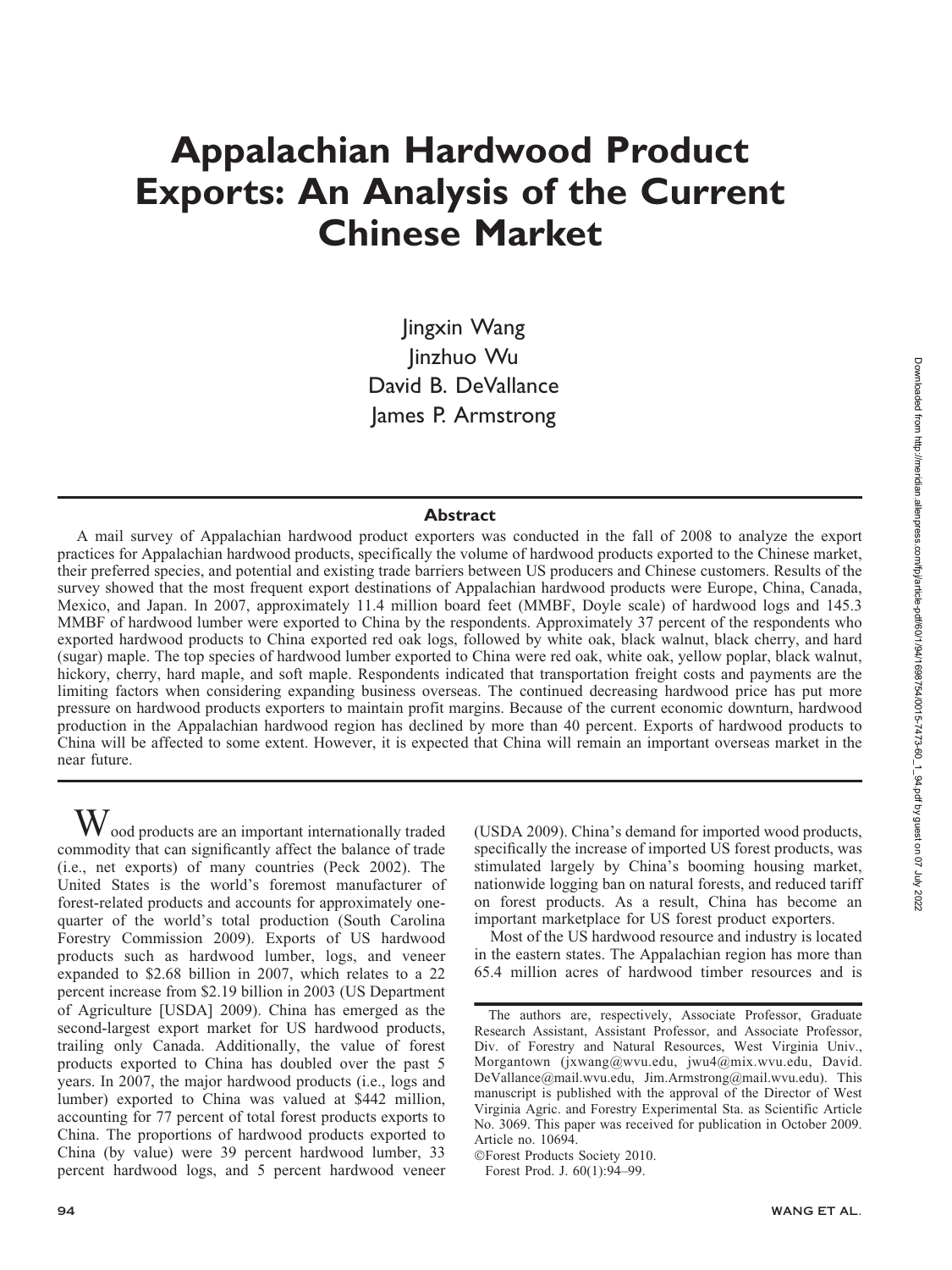responsible for more than 55 percent of the hardwood lumber produced in the eastern United States (US Department of Commerce [USDC], Bureau of the Census 2005). Hardwood sawmills in the Appalachian region range in capacity from less than 100,000 board feet to more than 50 MMBF per year (Luppold 1995, Luppold et al. 2000). The decline of US housing market—and thus a dramatic fall in wood products demand—has forced hardwood producers to cut manufacturing by more than 40 percent (Dye 2009). Remaining viable and competitive, given the current declining market, has become a major concern for hardwood industry. These challenging times require innovative marketing for forest-related industries and better knowledge of foreign forest products markets and marketing strategies. A better understanding of Appalachian hardwood producers' current export practices is necessary to expand hardwood trade between the Appalachian region and China.

The recently amended Lacey Act will have significant impacts on the forest products trade between the United States and China. Approximately 30 percent of US hardwood imports are from suspicious or illegal sources, according to the US International Trade Commission (Missouri Timber Price Trends 2007). The amended Lacey Act will require US importers to file declarations that specify scientific names, species, and countries of harvest for any wood raw material in a final product. As the secondlargest supplier of wood products to the United States, most of China's wood product exporters sourced their raw wood materials from countries where illegal harvesting and other legal violations are well documented by the Lacey Act (Gregg and Porges 2008). It is expected that sales of certified wood products in the US market will increase as a result of the amended Lacey Act. As of February 2009, 660 wood product companies in China have obtained Forest Stewardship Council (FSC) Chain of Custody certification (China Forest Certification Network 2009). To export final products to the US markets, Chinese hardwood buyers may require imported raw materials (e.g., logs and lumber) from the United States to be from legal and sustainable sources. A problem facing the US hardwood industry is that less than 5 percent of US hardwood forestlands are certified under any system, including the FSC, the Sustainable Forestry Initiative, and the American Tree Farm program. While there is a very low risk of US hardwoods being derived from illegal or controversial sources (Goetzl et al. 2008), a greater effort is still needed to ensure the sustainability and legality of US hardwoods.

The objectives of this article are to (1) identify the export destinations of Appalachian hardwood products, (2) investigate the approximate volume of hardwood products exported to China and identify the preferred wood species, (3) examine potential and existing trade barriers between US producers and Chinese customers, and (4) discuss some ongoing issues related to the hardwood industry in the region.

## **Methods**

A formal mail survey of US Appalachian hardwood exporters was conducted to gather specific market information from their experiences in exporting to China. The survey was designed using Dillman's tailored design method (Dillman 2000). The mailing list of Appalachian hardwood exporters was obtained from the American

FOREST PRODUCTS JOURNAL VOL. 60, No. 1 95

Hardwood Export Council (2008), the National Hardwood Lumber Association (National Hardwood Lumber Association [NHLA] 2008), and other state agencies. Each mail survey contained a cover letter, a questionnaire, and a postage-paid return envelope. Approximately 1,800 companies were selected as potential hardwood products exporters to represent a preliminary sample frame of all hardwood companies in the Appalachian region. The surveys were conducted in 2008, and the data collected were from 2007. The first surveys were sent to companies in West Virginia in June, and the second surveys were sent to other Appalachian states (Virginia, Kentucky, Pennsylvania, Ohio, Maryland, Tennessee, North Carolina, Mississippi, New York, Alabama, and Georgia) in December. The questions were designed to get answers related to concerns about conducting business overseas, annual production capacity, export destinations of hardwood products, China's market share, volume and species of hardwood products exported to China, the grading rules used, categories of Chinese buyers (import distributor, manufacturer), any potential business barriers, and future trends. Returned surveys were examined for completeness and usability and were then entered into Excel spreadsheets and analyzed using the Statistical Analysis System.

# **Results**

# Response rate

Two hundred fifty-five responses were received, of which 241 surveys were usable. Two hundred sixteen surveys were returned undeliverable because of address changes, which reduced the sample size to 1,584. Therefore, the adjusted response rate was 15 percent. Of the respondents, 28 percent reported that they exported hardwood products, and 13 percent and 25 percent of the respondents exported hardwood logs and hardwood lumber, respectively, in 2007. These responses were used in the following analysis.

# Export destinations

The national profile of US hardwood product exports showed Canada, China, Italy, Spain, Mexico, United Kingdom, Vietnam, Germany, Hong Kong, and Japan as top export destinations, respectively (USDA 2009). Stringent forest management laws on Canada's government lands make US logs more economically attractive in Canada, even with the added transportation costs. The exchange rate has also been helpful to Canadian importers in recent years. China was the second-largest importer of US hardwood products. It is worth noting that Vietnam has become a rapidly growing market, as export value nearly doubled within the past 4 years. In terms of this study, the frequencies of export destinations of Appalachian hardwood products are summarized in Figure 1. Europe was the most frequent export market for Appalachian hardwood products, followed by China (66%), Canada (49%), Mexico (34%), and Japan (33%). Results showing Europe as the largest export market for Appalachian hardwoods were consistent with findings of a previous survey conducted in 2002 by Hammett et al. (2009). Additionally, some respondents expressed interest in exporting to China. To facilitate their business, however, further information is needed regarding trading processes, custom requirements, targeting potential customers, and preferred payment methods.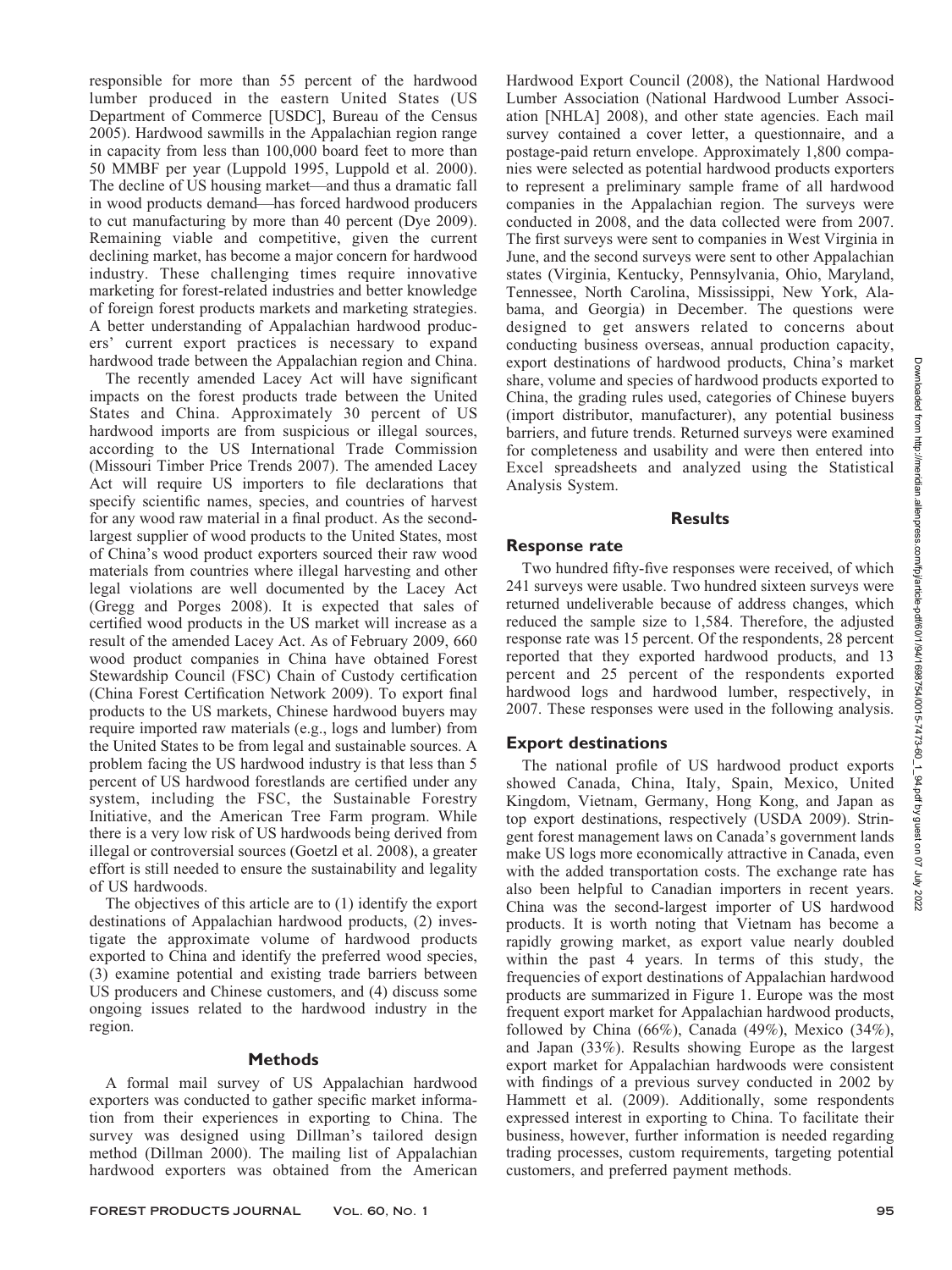

Figure 1.—Proportion of respondents that export hardwood products to each destination in 2007.

# Concerns about conducting business overseas

The respondents were asked their major concerns about conducting hardwood business overseas, including tariff, transportation freight, packaging requirements, payments, customs, marketing, consumption culture, and foreign language skills. Transportation freight and payments were the top concerns (Fig. 2), followed by marketing, foreign language skills, customs, and tariffs, respectively. Some respondents indicated freight and payment as the two factors limiting expansion of their overseas business. Transportation freight varies depending on products being shipped, species, grades, and destinations. For example, for a cost, insurance, and freight (C.I.F.) price of \$2,500 per thousand board feet (MBF) for red oak veneer logs exported to Shanghai, China, the freight (including insurance and phytosanitary certificate) and fumigation cost would be approximately \$2,900 per container, 23 percent of the total sale price (\$12,400), given that one container holds about 3.8 MBF of logs. If walnut veneer logs were at \$6,000 per MBF of C.I.F. price, the freight and fumigation cost would be about 12 percent. The same principle would apply to lumber as well. Lumber, however, does not require fumigation, and depending on the species, 10 to 24 MBF of lumber per container can be shipped. In regard to payment, several methods can be used to pay for traded hardwood products. Typical payment methods include cash in advance, letters of credit, documentary collections, and open accounts. Of these methods, letters of credit provide the most security and are recommended for international traders. Security of payment is important, as there have been



Figure 2.—Major concerns about conducting international lumber exported to China by states within the Appalachian<br>hardwood trade. egion. West Virginia, Ohio, and Virginia were the top three hardwood trade.

multiple reports of nonpayment or product refusal/claims once delivered to the export destination. These nonpayments were attributed to buyers not having enough cash or credit or no longer needing the delivered products (Virginia Department of Agriculture and Consumer Services 2008). Additionally, hardwood exporters reported having realized the importance of foreign language skills in conducting business overseas. The importance of foreign language skills is consistent with results from Hammett et al. (2009), who reported that 44 percent of survey respondents within the Appalachian hardwood lumber industry had an export manager who spoke a foreign language.

### Production capacity

In a previous study, the average annual lumber production, in 2002, of hardwood exporters in the Appalachian reigon was reported as 12.43 MMBF (Hammett et al. 2009). For the purpose of this study, the surveyed hardwood exporters selling to China ( $n = 44$ ) were divided into five groups based on annual production capacity. Approximately 43 percent of the respondents produced more than 10 MMBF (large scale) of hardwood lumber. These exporters were major hardwood product producers in the Appalachian region as well as North America. Nine, 11, and 11 percent of the respondents produced 7.5 to 10 MMBF (medium to large), 5 to 7.5 MMBF (medium), and 2.5 to 5 MMBF (medium to small) of hardwood lumber, respectively. Fourteen percent of the respondents were small-scale exporters and produced less than 2.5 MMBF of hardwood lumber annually. The remaining 12 percent of respondent companies did not reveal their annual production. The relationship between annual production capacity and their export proportions of the surveyed companies was analyzed, and we found no statitistically significant difference between these two factors (Table 1). The export proportion for the large-scale producers (i.e., those producing more than 10 MMBF) varied from 5 to 95 percent. For the medium to large producers, the export proportion ranged from 35 to 75 percent. Most of the large-scale hardwood product producers exported 20 to 40 percent of their total production to international markets. On average, approximately 31 percent of their exports went to China ( $n = 16$ , SD  $= 18\%$ ).

#### Hardwood products exported by volume

The total US hardwood log exports, excluding alder, to China in 2007 was approximately 84 MMBF (assuming 1  $MBF = 4.59$  m<sup>3</sup>; USDA 2009). According to the survey results, approximately 11.4 MMBF of Appalachian hardwood logs were exported to China by the respondents in 2007. As compared with a previous study (Wang et al. 2010), a similar amount of hardwood was found to be imported by Chinese consumers from the Appalachian region. During the same period, the United States exported about 242 MMBF of lumber (hardwood and softwood) to China, of which 87 percent was temperate hardwood lumber (88% of the total lumber exported in terms of value; USDA 2009). The total surveyed volume of Appalachian hardwood lumber exported to China was 145.3 MMBF, accounting for 69 percent of the total US hardwood lumber exports to China. Figure 3 shows percentages of hardwood logs and lumber exported to China by states within the Appalachian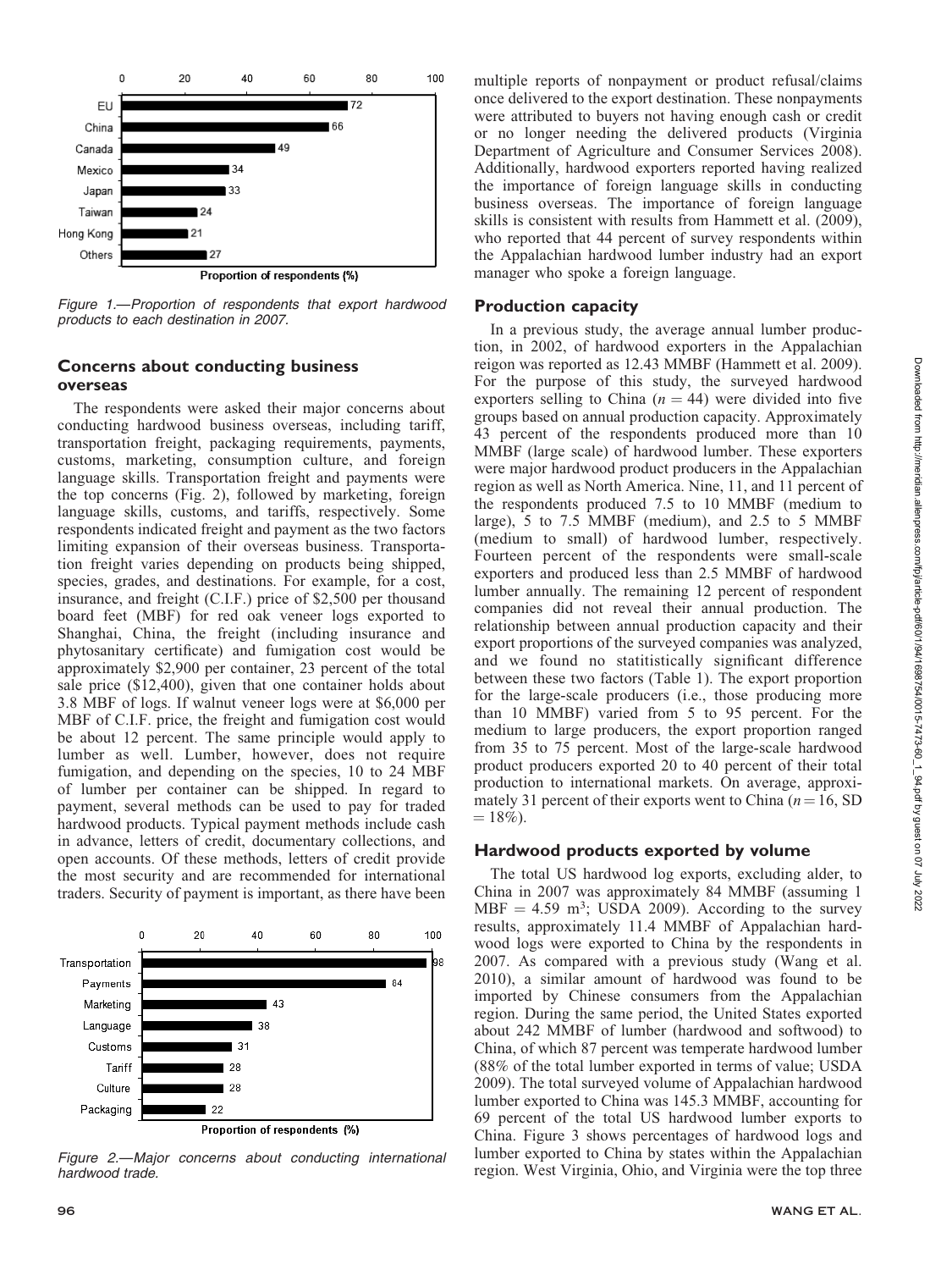Table 1.—Export proportion and lumber product (grade and species) mix by annual production capacity (n = 30).<sup>a</sup>

|                   | Frequency $(\%)$ of lumber products exported by production capacity (MMBF) |                                      |                               |                                     |                             |  |
|-------------------|----------------------------------------------------------------------------|--------------------------------------|-------------------------------|-------------------------------------|-----------------------------|--|
|                   | Large $(>10)$<br>$(n = 16)$                                                | Medium-large $(7.5-10)$<br>$(n = 4)$ | Medium $(5-7.5)$<br>$(n = 4)$ | Medium-small $(2.5-5)$<br>$(n = 4)$ | Small $(<2.5)$<br>$(n = 2)$ |  |
| Export proportion |                                                                            |                                      |                               |                                     |                             |  |
| Minimum           | 5                                                                          | 35                                   | 2                             | 20                                  | 40                          |  |
| Mean              | 27                                                                         | 49                                   | 28                            | 59                                  | 40                          |  |
| Maximum           | 95                                                                         | 75                                   | 70                            | 85                                  | 40                          |  |
| Grade exported    |                                                                            |                                      |                               |                                     |                             |  |
| FAS               | 24                                                                         | 16                                   | 5                             | 30                                  | 10                          |  |
| Select            | 5                                                                          | $\mathbf{0}$                         |                               | 3                                   | $\Omega$                    |  |
| No. 1 Common      | 52                                                                         | 56                                   | 56                            | 15                                  | 54                          |  |
| No. 2 Common      | 19                                                                         | 28                                   | 38                            | 52                                  | 36                          |  |
| Species exported  |                                                                            |                                      |                               |                                     |                             |  |
| Ash               | 19                                                                         | $\mathbf{0}$                         | 25                            | $\Omega$                            | 50                          |  |
| Black cherry      | 44                                                                         | 25                                   | $\Omega$                      | 25                                  | $\Omega$                    |  |
| Black walnut      | 38                                                                         | 50                                   | 25                            | 50                                  | 50                          |  |
| Hard maple        | 25                                                                         | 50                                   | 25                            | $\theta$                            | $\theta$                    |  |
| Hickory           | 31                                                                         | 50                                   | $\mathbf{0}$                  | 50                                  | $\theta$                    |  |
| Red oak           | 88                                                                         | 75                                   | 75                            | 50                                  | 50                          |  |
| Soft maple        | 19                                                                         | 50                                   | 25                            | $\mathbf{0}$                        | $\Omega$                    |  |
| White oak         | 88                                                                         | 50                                   | 50                            | 75                                  | 50                          |  |
| Yellow poplar     | 75                                                                         | 100                                  | 50                            | 75                                  | 50                          |  |

<sup>a</sup> The exporters who did not reveal the export proportion and product mix were not included.

hardwood logs exporting states, respectively, to the Chinese market. West Virginia was also the largest hardwood lumber exporting state to the Chinese market, followed by Virginia and Mississippi, respectively. In terms of value-added wood products (i.e., lumber, plywood, veneer, wood containers, flooring and trusses, manufactured homes, and prefabricated wood buildings, etc.) exported to China, West Virginia ranked fifth in the Appalachian region, following North Carolina, Virginia, Georgia, and New York (USDC 2009).

## Hardwood products exported by species

The Appalachian region is home to a variety of hardwood species, such as oak, maple, cherry, yellow poplar, walnut, ash, beech, birch, hickory, and basswood. Oaks represent the largest and most important regional hardwood species in terms of growing stock. Our survey showed that red oak makes up 35 to 70 percent of total production for most hardwood producers. Various species of hardwood products are exported from the Appalachian region to China. Approximately 37 percent of the respondents exporting



Figure 3.—Hardwood logs (a) and lumber (b) exported to China by state.

hardwood products to China exported red oak logs, followed by white oak (29%), black walnut (20%), black cherry (14%), and hard (sugar) maple (11%) logs. The frequency of hardwood lumber exported out of Appalachian region by species was as follows: red oak (66%), white oak (66%), yellow poplar (66%), black walnut (37%), hickory (29%), black cherry (26%), hard maple (23%), and soft maple (17%). According to the national statistics, the top five species of US hardwood logs exported to China (by value) were black walnut, red oak, yellow poplar, white oak, and cherry, and the top five hardwood lumber species were yellow poplar, red oak, western red alder, white oak, and maple (USDA 2009). The frequencies of lumber products exported, in percentage, by species and production capacity are shown in Table 1. For example, 88 percent of large-scale companies exported red oak and white oak lumber. Overall, by proportion, red oak, white oak, and yellow poplar were the major lumber species exported by the surveyed companies (Table 1).

## Hardwood products grade

Respondents were asked to mark the grading rules used and the percentage of hardwood lumber exported to China by grade. Approximately 74 percent of the respondents used NHLA rules to grade their lumber, and 38 percent used propriety grading rules. Because of growing export markets, Hammett et al. (2009) reported that Appalachian hardwood producers increased production of higher-grade lumber (i.e., FAS/1-Face or Selects). Thirty-four of 44 respondents (77%) who exported to China indicated their proportions of exported hardwood lumber and respective grades. The frequency of lumber products exported, as a percentage, is shown in Table 1. For large-scale companies, 52 and 19 percent of their lumber exports were No. 1 Common and No. 2 Common, respectively. However, there was no clear trend regarding the specific grades exported by companies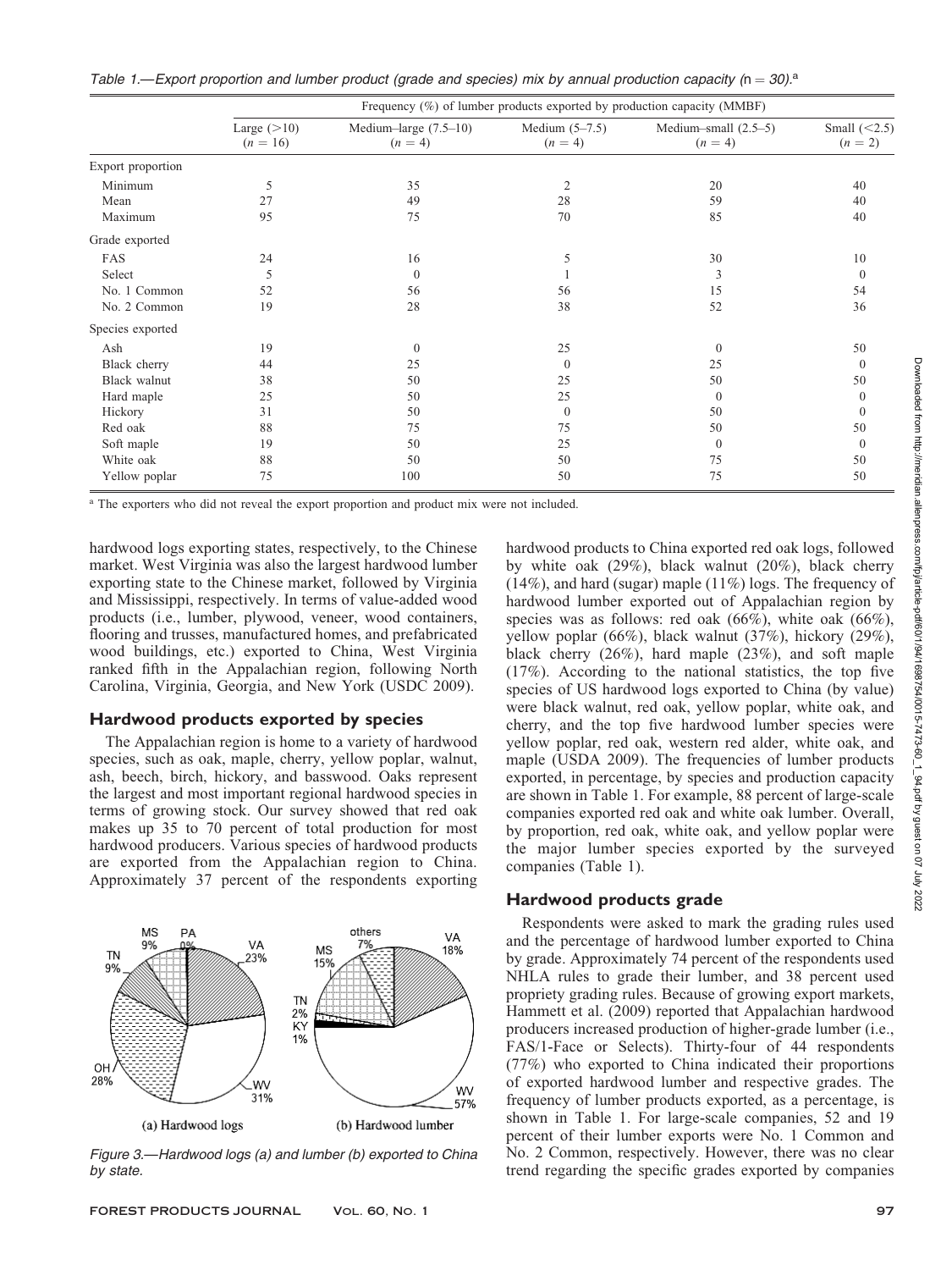Table 2.—Summary of proportion of hardwood lumber exported by grade, in percentage  $(n = 34)$ .

| Lumber grade | Overal <sup>a</sup> | Minimum | Mean | Maximum |
|--------------|---------------------|---------|------|---------|
| FAS          | 50                  |         | 20.7 | 100     |
| Select       | 9                   |         | 2.5  | 60      |
| No. 1 Common | 68                  | 10      | 46.5 | 100     |
| No. 2 Common | 59                  | 10      | 273  | 75      |

<sup>a</sup> Overall refers to the percentage of respondents with respect to hardwood lumber grades. Often exporters export hardwood lumber of multiple grades.

of different production scales. Regarding all the respondents exporting hardwood lumber to China, approximately 50 and 9 percent of them exported FAS and Select hardwood lumber, respectively. Additionally, there was a wide variation in the export percentage of FAS lumber among the respondents, ranging from 3 to 100 percent (Table 2). The most frequently exported hardwood lumber grades were No. 1 Common and No. 2 Common and accounted for 68 and 59 percent of the respondents, respectively. This result is slightly different from a previous study by Bowe et al. (2007) that indicated that FAS and No. 1 Common were the top two grades exported from the United States to China.

# Future trends in hardwood exports

As a response to globalization, the Appalachian hardwood industry has worked to develop better customer relations, searched aggressively for new markets, and sold a larger proportion of production in export markets (Buehlmann et al. 2007). Respondents were asked about actions they plan to take in the coming years given the current state of domestic and foreign (e.g., China) hardwood markets. Most respondents said that they will actively promote their products by traveling to make new contacts and serve overseas customers. Thirty-two percent of the respondents who export to China indicated that they will increase exports, 9 percent will reduce their exports, and 41 percent will remain at the same level. Some hardwood companies experiencing problems during the trading process or impacted by the domestic housing market decided to reduce production and further decrease exports. Most companies, however, chose to either increase exports or stay at an unchanged level, thus indicating that they regard China as an important oversea market in the near future. Even though export markets do not make up a large percentage of the demand for hardwood products, some manufacturers have sought out and found success in foreign markets such as China.

# **Discussion**

Appalachian hardwood products have been exported to more than 150 countries throughout the world. China has become the second-largest consumer of US hardwoods, trailing only Canada. Russia, the largest wood supplier to China, is scheduled to increase export tariff on logs to 80 percent at the end of 2009 (CIBC World Markets 2007). If increased, this presents a strong export growth opportunity for the US hardwood industry. American hardwood products are generally more expensive than equivalent products from China, Southeast Asia, Africa, or Russia. The weak US dollar, however, can improve US wood products' competitiveness and make them more affordable in the Chinese



Figure 4.—Hardwood lumber price in the Appalachian region (Hardwood Market Report 2008, Hoover and Preston 2008).

market. Regional differences in taste, income levels, and acceptance of foreign products must be considered when conducting business with China as well as a sound understanding of cultural differences within the country (Trachtenberg 1997). Appalachian hardwood logs primarily enter through metropolitan areas in eastern and north-central China (e.g., Beijing and Shanghai). Hardwood lumber importers are located mainly in eastern, southern, and north-central China (Wang et al. 2010). A small percentage of wealthy Chinese in these regions represents a large and growing market for US hardwood exporters.

While exports of Appalachian hardwood products to China have steadily increased in recent years, the US hardwood industry has experienced increasing expenses, decreasing prices, and soft markets for wood products. Figure 4 shows the trend of Appalachian hardwood lumber prices over the past 4 years. The price of red oak, the most abundant Appalachian hardwood species, has dropped 31 percent from its peak value in 2005. With regard to international trading, the average red oak selling price for FAS from the Appalachian region has dropped nearly 40 percent (from \$3,776/MBF to \$2,242/MBF) over the past 4 years. Meanwhile, production costs have gone up 25 to 40 percent during the same period. A potential increase in phytosanitary certificate costs from \$50 to \$99 per container will also pose export challenges for US hardwood industries.

Freight rates increases and container shortages are increasing problems for hardwood exporters. Our study showed that 55 percent of respondents export their products via East Coast ports such as Savannah, Charleston, Norfolk, and New York, while 11 percent export via West Coast ports. West Coast congestion and costly long-distance inland transportation are the main reasons that most people choose East Coast ports. Transportation cost for a hardwood sawmill located in an inland state, such as West Virginia, accounts for a large proportion of product price. Transportation cost, at its highest point last year, was nearly equal to the value of 4/4 No. 2 Common poplar. While domestic housing and financial markets have slumped, many companies reported a rise in their export business that helped offset the domestic market's downturn. Naka et al. (2009) reported that 92 percent of hardwood exporters had container-loading facilities. A shortage of shipping containers, however, has hindered the industry's ability to get their products to market. The container shortage, coupled with rising demand, could push container pricing to a high level.